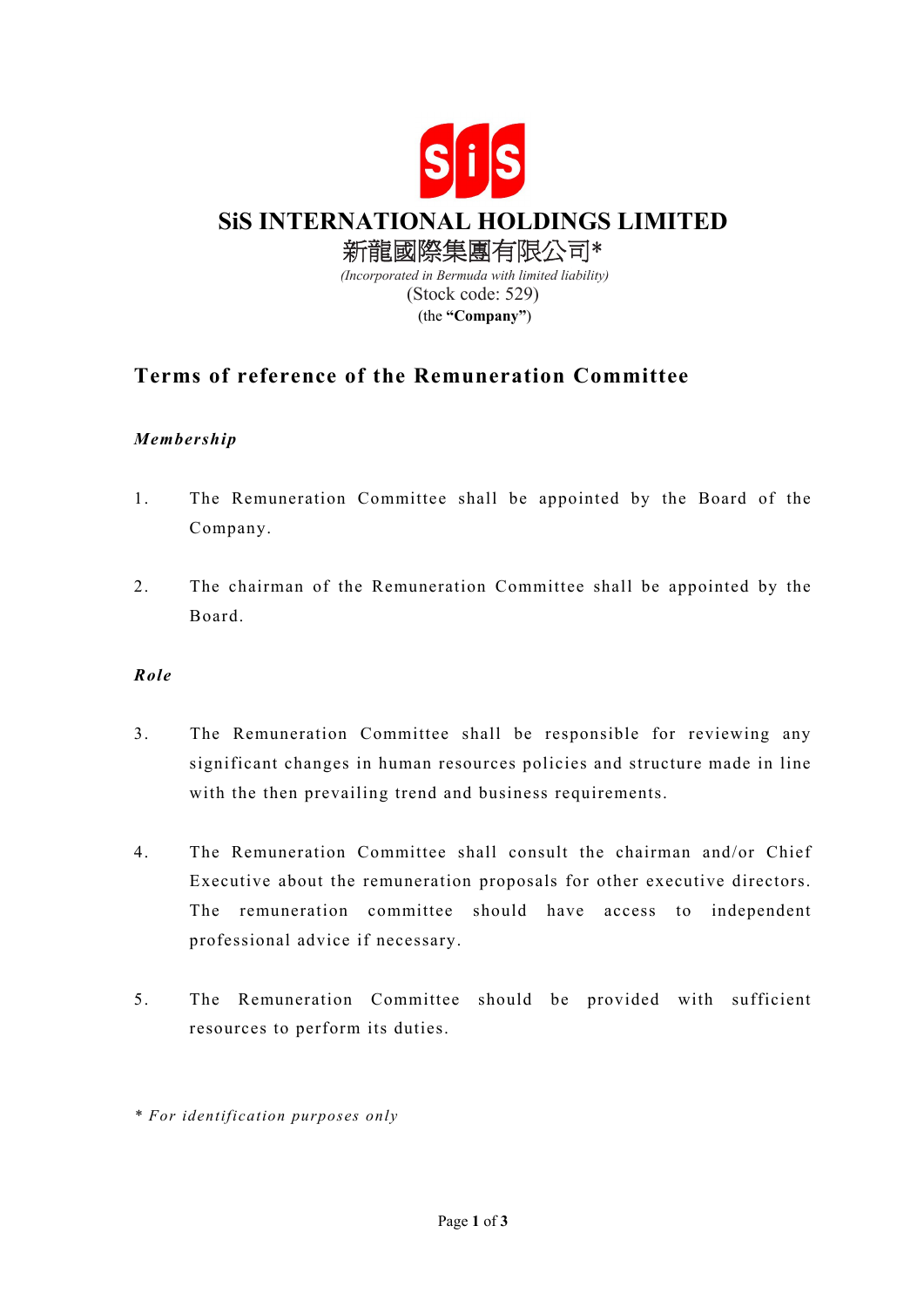## *Duties*

- 6. The duties of the Remuneration Committee shall be:-
	- (a) to make recommendations to the Board on the Company's policy and structure for all directors and senior management remuneration and on the establishment of a formal and transparent procedure for developing remuneration policy;
	- (b) to review and approve the management's remuneration proposals with reference to the board's corporate goals and objectives;
	- (c) either:
		- (i) to determine, with delegated responsibility, the remuneration packages of individual executive directors and senior management; or
		- (ii) to make recommendations to the Board on the remuneration packages of individual executive directors and senior management.

This should include benefits in kind, pension rights and compensation payments, including any compensation payable for loss or termination of their office or appointment;

- (d) to make recommendations to the Board on the remuneration of nonexecutive directors;
- (e) to consider salaries paid by comparable companies, time commitment and responsibilities and employment conditions elsewhere in the group;
- (f) to review and approve compensation payable to executive directors and senior management for any loss or termination of office or appointment to ensure that it is consistent with contractual terms and is otherwise fair and not excessive;
- (g) to review and approve compensation arrangements relating to dismissal or removal of directors for misconduct to ensure that they are consistent with contractual terms and are otherwise reasonable and appropriate; and
- (h) to ensure that no director or any of his associates is involved in deciding his own remuneration.